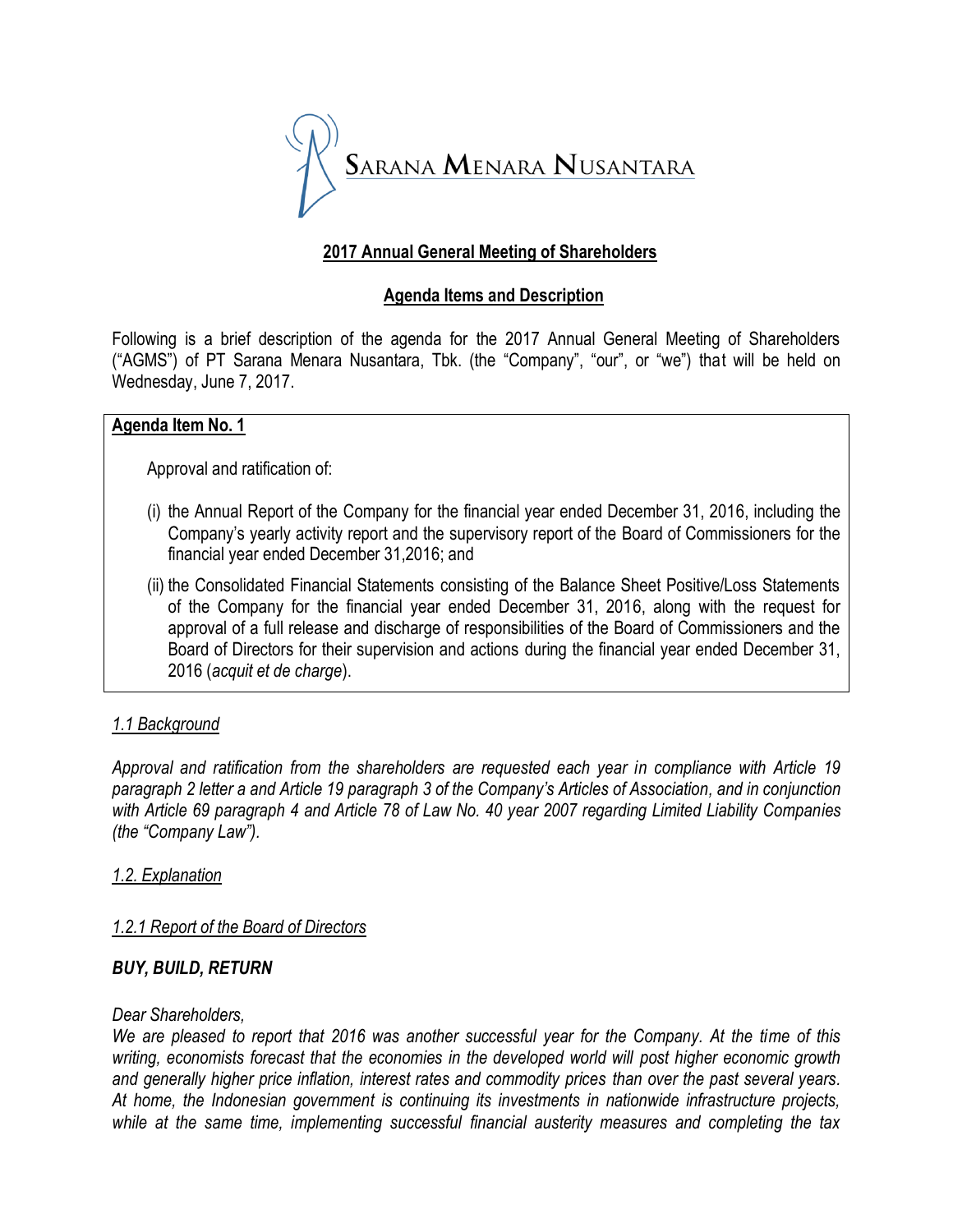*amnesty program. The rupiah to US dollar exchange rate was less volatile than in previous years, leading to a more conducive investment climate.*

*During 2016, we grew the business by adding a net of 2,325 towers. A major contributor to this increase was the acquisition of towers from XL Axiata. We also sold, with substantial capital gains, 260 towers through the divestment of our stake in Protelindo Towers B.V.*

*Revenue grew by 13.0%, from IDR4,469.8 billion to IDR5,053.1 billion, and EBITDA grew by 16.7%, from IDR3,775.7 billion to IDR4,408.0 billion. With solid growth, cost efficiency measures and better balance sheet management we booked net income of IDR3,043.0 billion. Balance sheet management included better matching of our liabilities with our revenues by increasing local currency debt as a portion of our total debt and capitalising on our international investment grade ratings to obtain cost-efficient financings.*

*Faced with market weakness in 2016, we maintained our position as the leading independent tower company in Indonesia with the largest tower portfolio, healthiest balance sheet and strongest credit rating among our peers. During 2016, we were the only tower company in Indonesia to receive a credit rating upgrade. Standard & Poor's upgraded our ratings from BB+/Stable to BBB-/Stable. Fitch International and Fitch Indonesia upgraded our ratings from BB+ and AA+ to BBB- and AAA, respectively. Moody's also upgraded our corporate credit rating from Ba1 to Baa3. In addition, our leverage ratio, as measured by net debt to LQA EBITDA, dropped from 1.8x in 2015 to 1.6x at the end of 2016 despite the acquisition of 2,500 towers from XL Axiata.*

*The Company continues to focus on Good Corporate Governance ("GCG") practices in accordance with Indonesia's rules and regulations. The Company is in the forefront of implementing the recent changes in OJK's directives to improve implementation of GCG in Indonesia. As a result, we were recognized with an award for best implementation of GCG in Indonesia by the Indonesian Institute of Corporate Directorship in November, 2016.*

*The Company supports telecommunication companies in providing wireless and data network services to their customers. As a result, we work closely with telecommunication companies' to plan and execute the expansion and improvement of their wireless networks. Analysys Mason, an industry consultant, has been identified two drivers of organic growth in Indonesia. Firstly, operators need to expand their network coverage outside the island of Java which is relatively underserved. Secondly, operators need to improve their capacity to handle the rapidly increasing demand for data demand coming through our mobile phones. In addition, we note that we have made two significant acquisitions in the last 2 years and believe there are further opportunities for consolidation in the tower industry in Indonesia. We intend to be an active participant in these business opportunities.*

*Despite a challenging 2016, we achieved the revenue and EBITDA targets that we set out at the beginning of the year. Going forward, we will continue to strengthen our position as the market leader in the tower industry by maintaining our disciplined approach to investing and expansion. Our strategies for 2017 include:*

*a. To maintain our position as the leading tower company in Indonesia.*

*b. To maintain the investment grade ratings of PT Profesional Telekomunikasi Indonesia ("Protelindo") from all three global rating agencies.*

*c. To capitalize on our strong balance sheet for organic and inorganic growth opportunities.*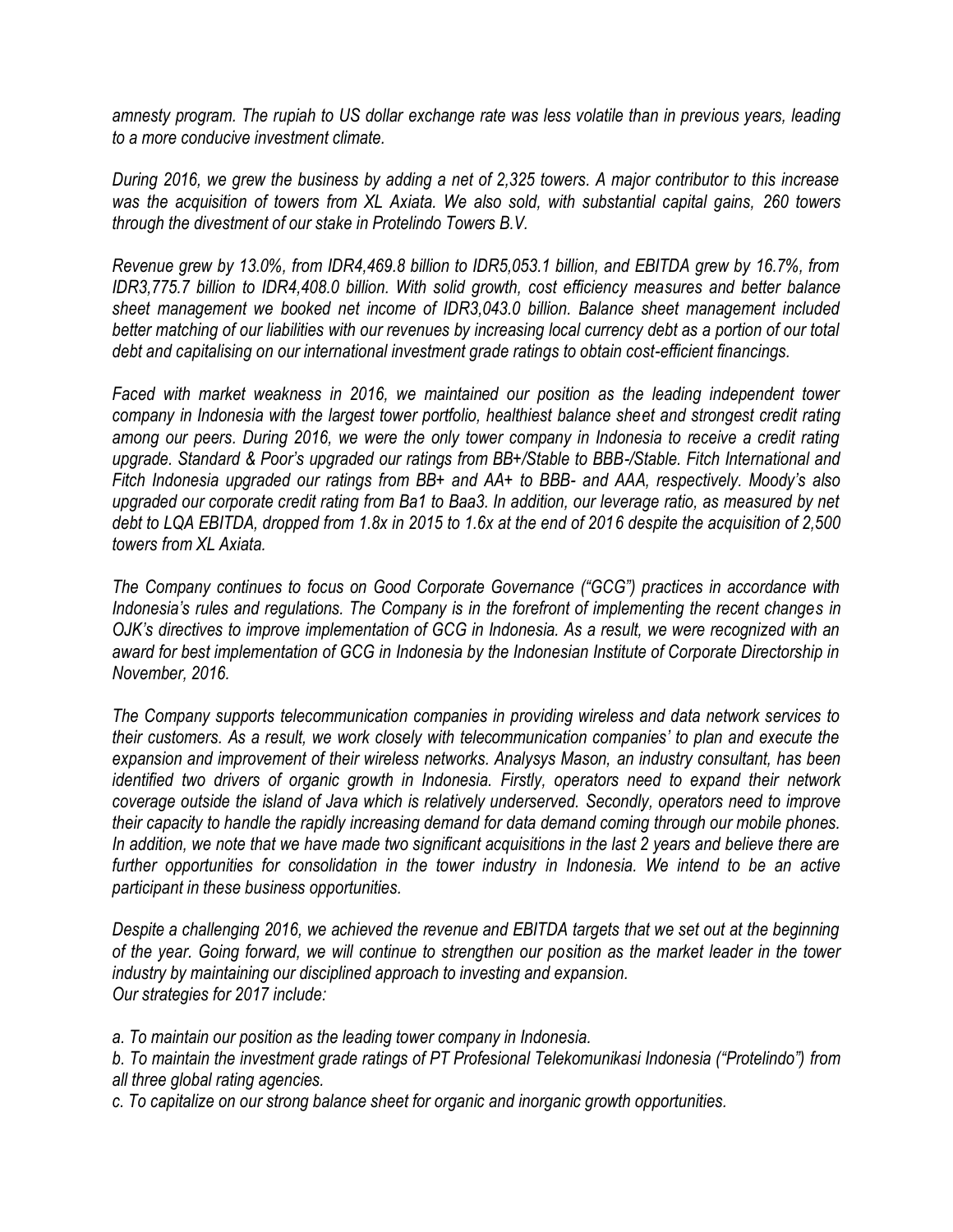*d. To begin returning capital to shareholders thru dividends and share buy-backs under the prevailing rules and regulations in Indonesia.*

*Finally, we would like to thank the shareholders, the Board of Commissioners, the Audit Committee, the management team and the employees of the Company and its subsidiaries for all their support in making 2016 a successful year. We believe that with the persistent efforts and the continued support of our shareholders, management, and employees, we will continue to be in the forefront of: "Connecting Indonesia".*

### *1.2.2 Report of the Board of Commissioners:*

### *ACHIEVING SOLID GROWTH IN AN INCREASINGLY COMPETITIVE ENVIRONMENT*

### *Dear Shareholders,*

*We are pleased to report that during 2016, PT Sarana Menara Nusantara, Tbk. (the "Company") recorded solid growth despite uncertain macroeconomic conditions and specific industry challenges that impacted operators' expansion. These challenges included uncertainty over regulatory changes regarding proposal on the sharing of active infrastructure, the auction of additional spectrum, and a plan to reduce in interconnect fees. These proposed regulatory changes have been indefinitely suspended. Nevertheless, operators have begun accelerating the rollout of 4G networks using their current existing 2G/3G spectrum. In this first phase of rollout, we have seen a substantial increase in additional equipment leases as the operators first expanded 4G services over their current network footprint.*

*Growth in 2016 was driven by the acquisition of 2,500 towers from XL Axiata as well as revenues from additional equipment and strong growth in microcell poles, VSAT and corporate internet connections.*

*The Board of Commissioners sees a positive trend going into 2017 as telecom operators strive to provide better quality service to their customers. We also expect some operators to expand their coverage outside of Java. Capital expenditures by operators is supported by increasing operator profitability and rational pricing policies. The regulatory framework in Indonesia also continues to be supportive of growth for Indonesia's tower industry.*

*We closed the year with 14,562 towers, a growth of 19.0% or 2,325 towers after disposing of 260 towers as part of our sale of Protelindo Towers in the Netherlands.*

*The XL towers were valued at IDR3,568 billion and were funded with IDR2,500 billion and US\$38 million of new debt and cash. Nonetheless, we were able to reduce our leverage to net debt to annualised EBITDA of 1.6x at year end 2016, slightly lower the 1.8x level at the end of 2015.*

*The international rating agencies continued to recognize the solid strength of our balance sheet and capital management activities this year by upgrading our debt ratings to investment grade. S&P upgraded our ratings to BBB-/Stable in April, followed by an upgrade from Fitch International and Fitch Indonesia to BBB- /Stable and AAA(idn)/Stable in May. Moody's upgraded our rating to Baa3/Stable in October. We are now among the best rated independent tower companies in the world and one of the the top rated companies among all private sector corporations in Indonesia.*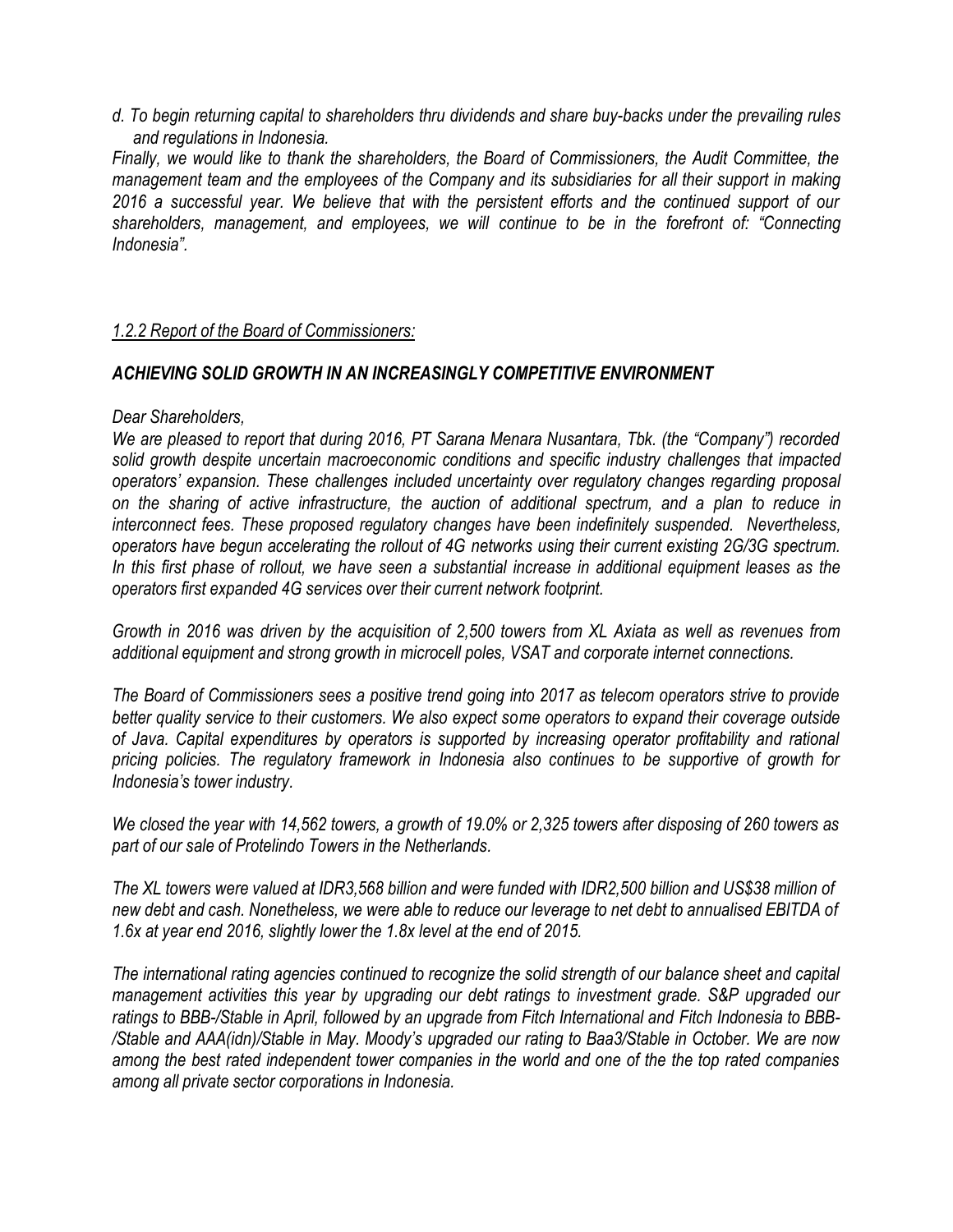*We continue to focus on growing our business without sacrificing good corporate governance. As a significant player in Indonesia's capital markets, we observe the requirements of the OJK and other regulatory bodies on corporate governance and maintain compliance to the highest standards in Indonesia. One of our proudest achievements in 2016 was to be named as one of the top 50 Indonesian publicly listed companies with the best GCG practices. We will work to maintain this distinction.*

*The Board of Commissioners is responsible for supervising the business management performance of the Board of Directors. We conduct regular joint meetings with the Board of Directors to coordinate and align the roles of the Board of Commissioners and Board of Directors in carrying our duties to achieve the objectives of the Company.*

*We believe we can continue to maximise value for our shareholders by exploring the various opportunities in the Indonesian tower space. Our solid capital structure will allow us to maintain significant operational and financial momentum in the coming years.*

*We extend our warmest appreciation to the Board of Directors, the employees, all stakeholders, and all who have contributed and worked so hard during the year to make the Company as successful as we are today. We believe that solid teamwork among the employees and members of the Board of Directors is key to this remarkable achievement.*

*As members of the Board of Commissioners, it is our duty to work with members of the Company's and Protelindo's management teams to ensure that we act in accordance with the industry's best practices and our own core values of integrity and transparency. We believe that our shareholders will continue to be well rewarded as a result.*

#### *1.3. Supporting Data*

*Shareholders can review and download the Company's 2016 Annual Report and 2016 Consolidated Financial Statements on our website using the following links: [http://www.ptsmn.co.id/assets/files/SMN/AR/SMN\\_16\\_-\\_Annual\\_Report.pdf](http://www.ptsmn.co.id/assets/files/SMN/AR/SMN_16_-_Annual_Report.pdf) and [http://www.ptsmn.co.id/assets/files/SMN/FS/SMN\\_16\\_-\\_Financial\\_Statement\\_rev1.pdf](http://www.ptsmn.co.id/assets/files/SMN/FS/SMN_16_-_Financial_Statement_rev1.pdf)*

#### **Agenda Item No. 2**

Approval of the allocation plan of the Company's net profit for the financial year ended December 31, 2016.

### *2.1 Background*

*In connection with Article 19 paragraph 2 letter b and Article 24 of the Company's Articles of Association and in conjunction with Article 70 and Article 71 of the Company Law. Approval by the shareholders on the allocation of net profits is requested.*

### *2.2. Explanation*

*The Company will propose to AGMS to approve the appropriation of the Company's net profit for the year ended on December 31, 2016, with a portion of the net profits allocated for cash dividends, and reserve*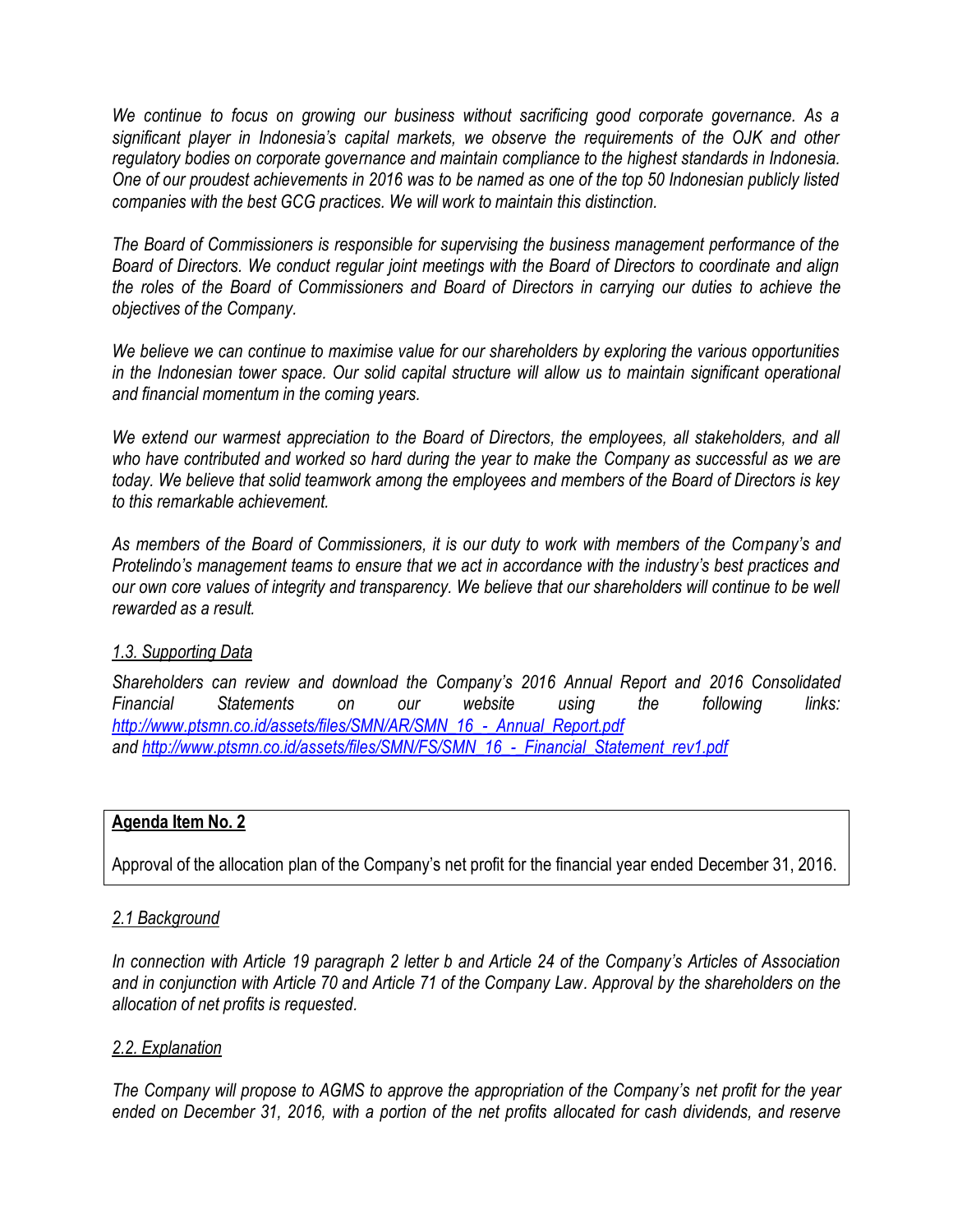*funds with the balance going to retained earnings. The total amount of the proposed dividend will be IDR700 billion or approximately IDR68.6 per shares. Payment will be distributed no later than 30 days after the announcement of the summary of minutes of the AGMS.*

#### **Agenda Item No. 3**

Determination of the remuneration and allowance for the members of the Board of Directors and remuneration or honorarium and allowance for the members of the Board of Commissioners of the Company for the financial year of 2017.

#### *3.1 Background*

*In connection with Article 11 paragraph 6 and Article 14 paragraph 6 of the Company's Articles of Association, and in conjunction with Article 96 and Article 113 of the Company Law. Approval by the shareholders of this agenda item is requested.*

#### *3.2. Explanation*

*The remuneration paid to the Board of Directors and the Board of Commissioners for the prior year amounted to IDR11,647,784,599 and IDR3,033,464,564, respectively. In order to determine the salaries of the members of our Board of Directors and Board of Commissioners this year, effective from the closing of today's AGMS up to the closing of next year's AGMS, the Company is proposing that shareholders delegate the final determination of compensation to the Company's controlling shareholder i.e., PT Sapta Adhikari Investama. The controlling shareholder of the Company will determine such remuneration by taking into consideration the proposal from the Board of Commissioners. The Board of Commissioners will base its proposal on the Remuneration and Nomination Committee's recommendation. The total remuneration for the coming year will be based on, among other things, the Indonesian inflation rate in 2016, as measured by the Indonesia Bureau of Statistics (BPS), the applicable remuneration for similar positions within the Company's industry, and the duties and responsibilities of the members of the Board in connection with the Company's performance.* 

#### **Agenda Item No. 4**

Appointment of the Independent Public Accountant Office to audit the Company's Consolidated Financial Statements for the financial year ended December 31, 2017 and delegation of authority to determine the amount of compensation for our Independent Public Accountant and other requirements relating to such appointment.

#### *4.1 Background*

*In connection with Article 17 and Article 19 paragraph 2 letter c of the Company's Articles of Association, and in conjunction with Article 68 of the Company Law, and relevant Indonesian Financial Authority*